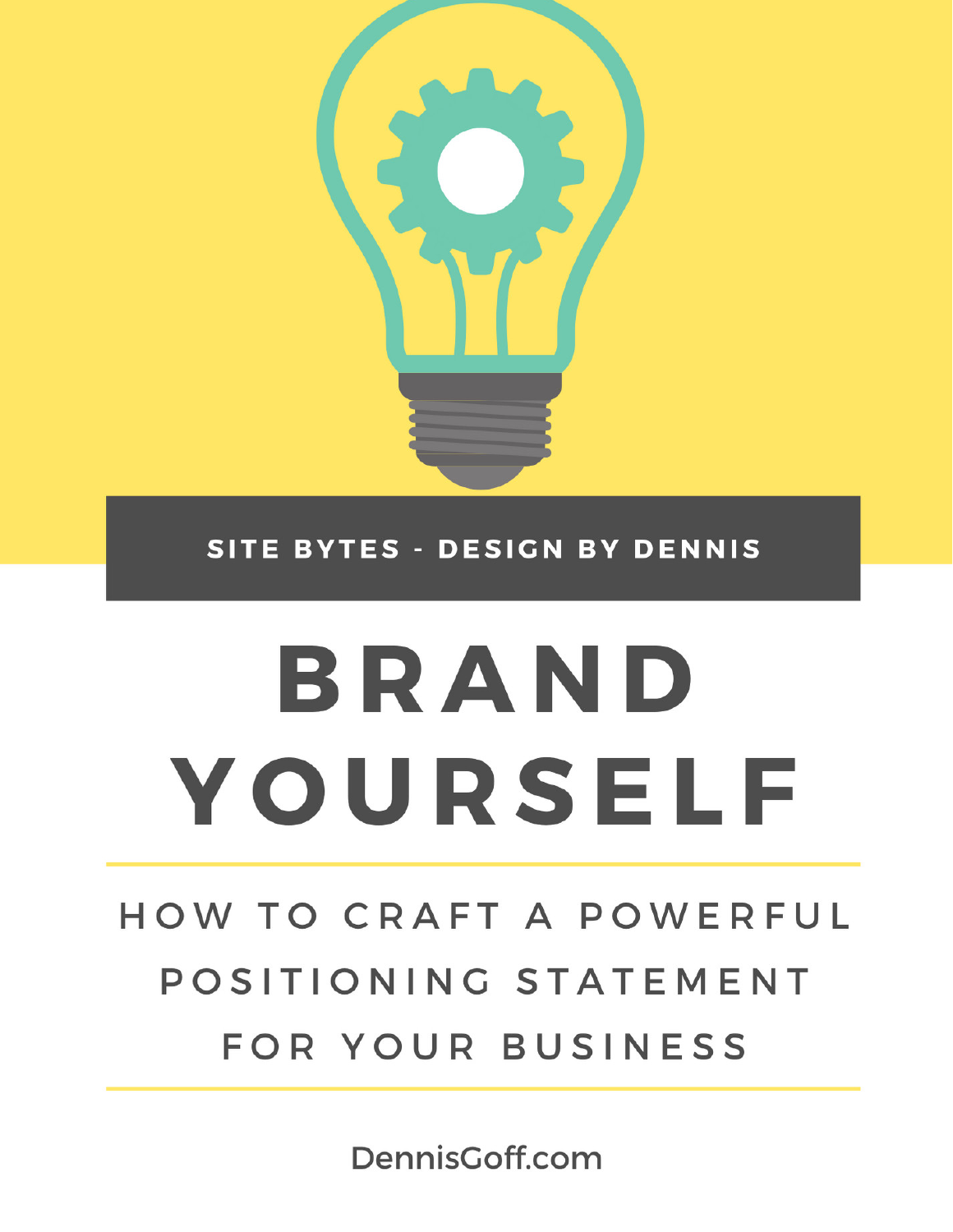You already know your brand is not your logo, your colours or your fonts. These elements help design your website and support your brand to amplify recognition, trust and loyalty.

You use these elements to **convey your message** to your audience as a promise of service. Promise your prospects you'll **ease their pain** or offer solutions to meet their needs the first time they come in contact with you. And stay consistent forever after. That's branding yourself and your business for success.



Yes, it takes focus and commitment, but the rewards are huge!

Creating a brand positioning statement or brand promise will ensure your message resonates with your core values and the interests of your ideal customer or "character". Get to know your "character" intimately before plowing forward without this critical focus.

If you missed the *first and most important component* of your online business – you'll want to go back and start here: Define and Attract Your Target [Audience.](http://dennisgoff.com/define-target-audience/)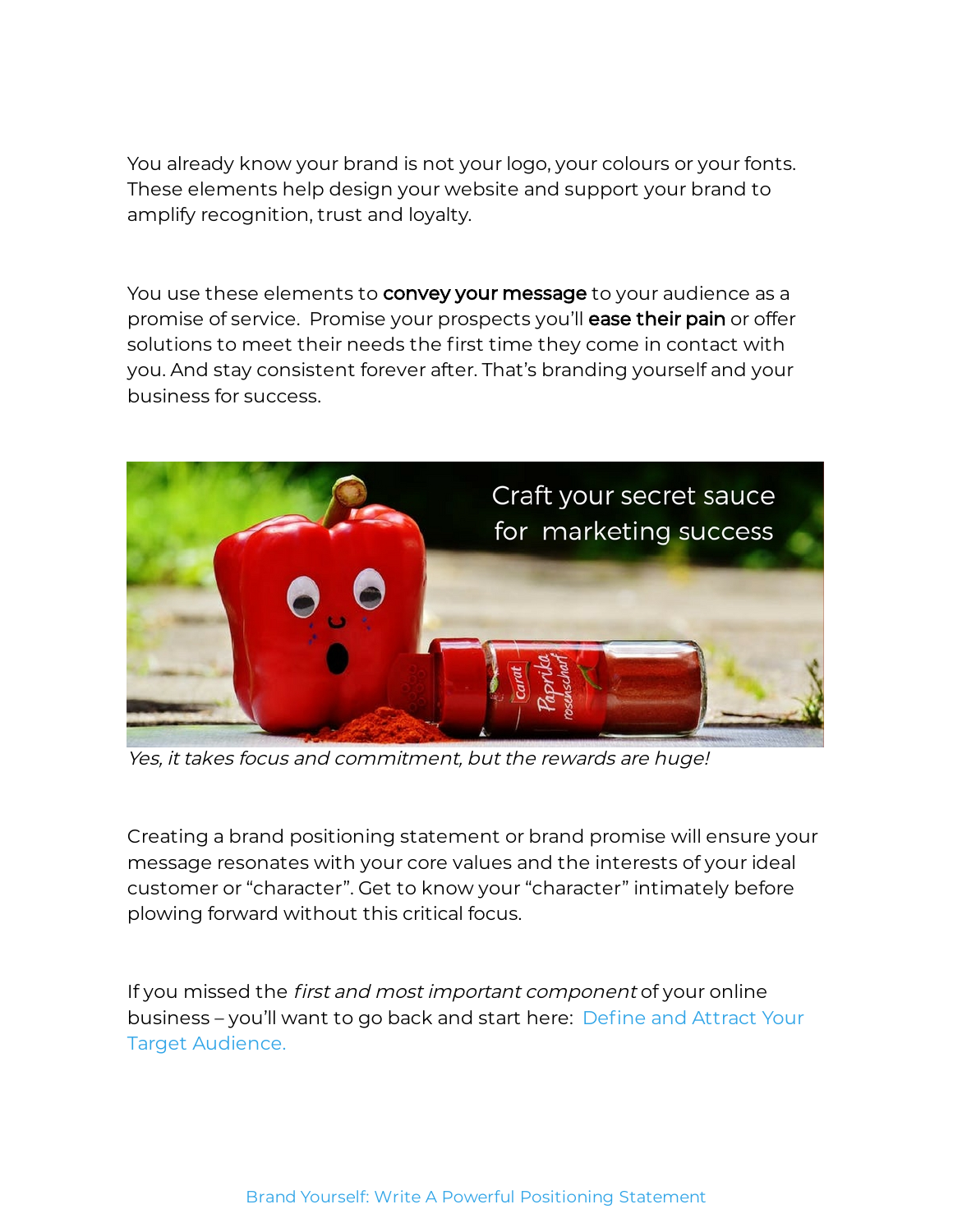Many people continually struggle simply because they don't invest significant time researching their target audience and try to build their business on an incomplete foundation. Don't join that club!

# Get Focused

Summarize what your business offers in a meaningful statement to **focus your marketing** for ongoing communication.

- Initial copy on your home page
- An "elevator speech" for networking
- An introduction for a webinar, speech or presentation

#### How do I write this statement?

You want to create a clear focused guide for all your communication and visual style. Keep it simple and benefit driven. The easiest way is to use a structure similar to this template:

[Your Business Name] **offers** [your product or service ] **to** [ who you serve ]. **We** [ what makes you unique or stand out ] **and our customers** [ benefit how?].

The authentic intent of your promise will speak volumes for building your business because it shows a sincere interest in the interests of those you serve.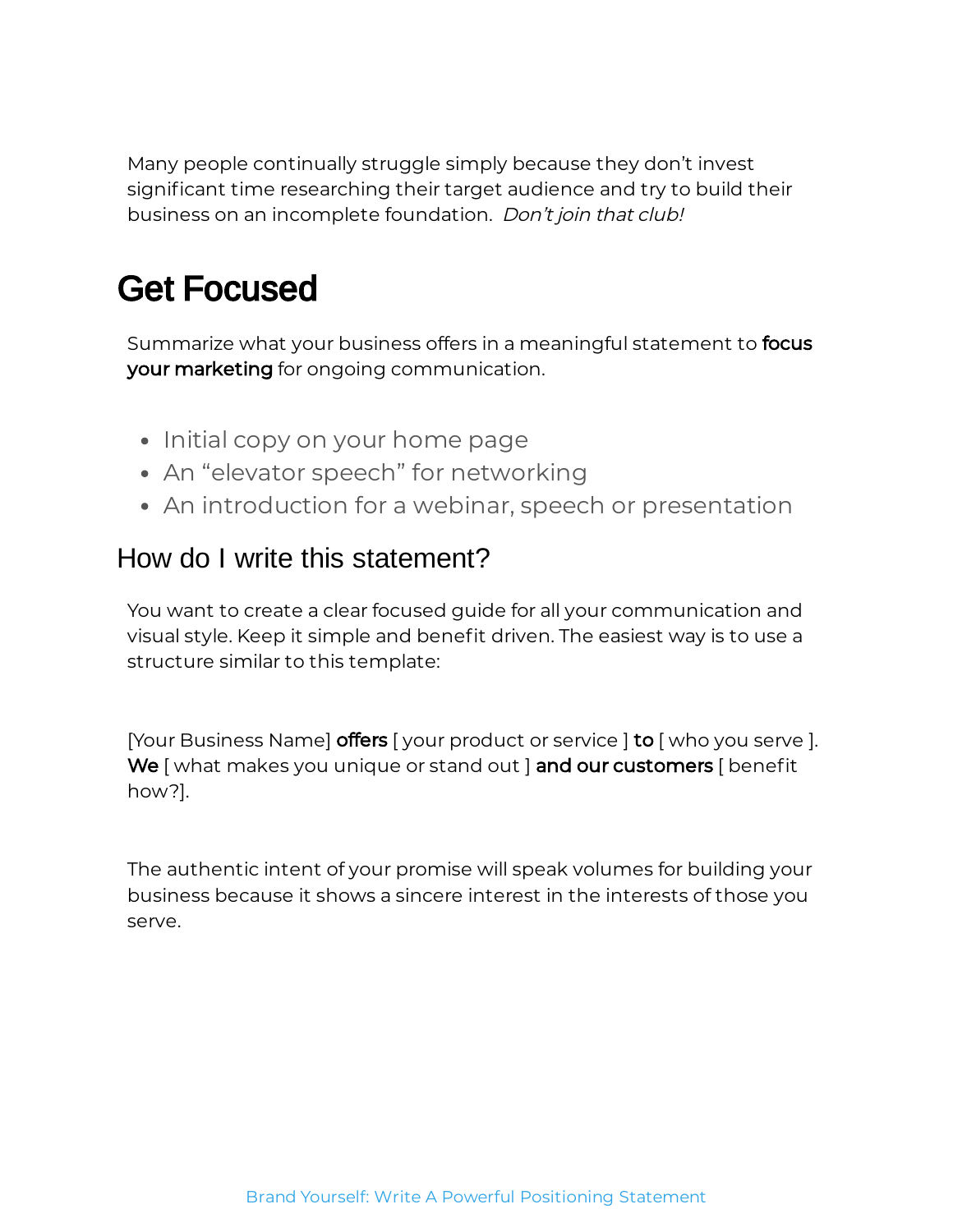## Why is this incredibly important?

The **constant repetition** of presenting your message, your design, and your style will etch a clear image in the mind of your audience which **builds trust** for the long term. Which results in more engagement and more conversions.

Therefore, the **secret sauce** for your marketing success is staying true to your branding elements **every time** your business shows up online and offline.

## Positioning Statement Worksheet

Your positioning statement helps you **stay focused** in all verbal and visual communication. It clearly states who you are, what you offer to a **specific audience** and how your audience benefits... all in a few concise sentences.

It's your brand promise. Use it to craft your tagline, a networking intro, elevator pitch or welcome on your website.



Click to Download the Brand Promise Worksheet